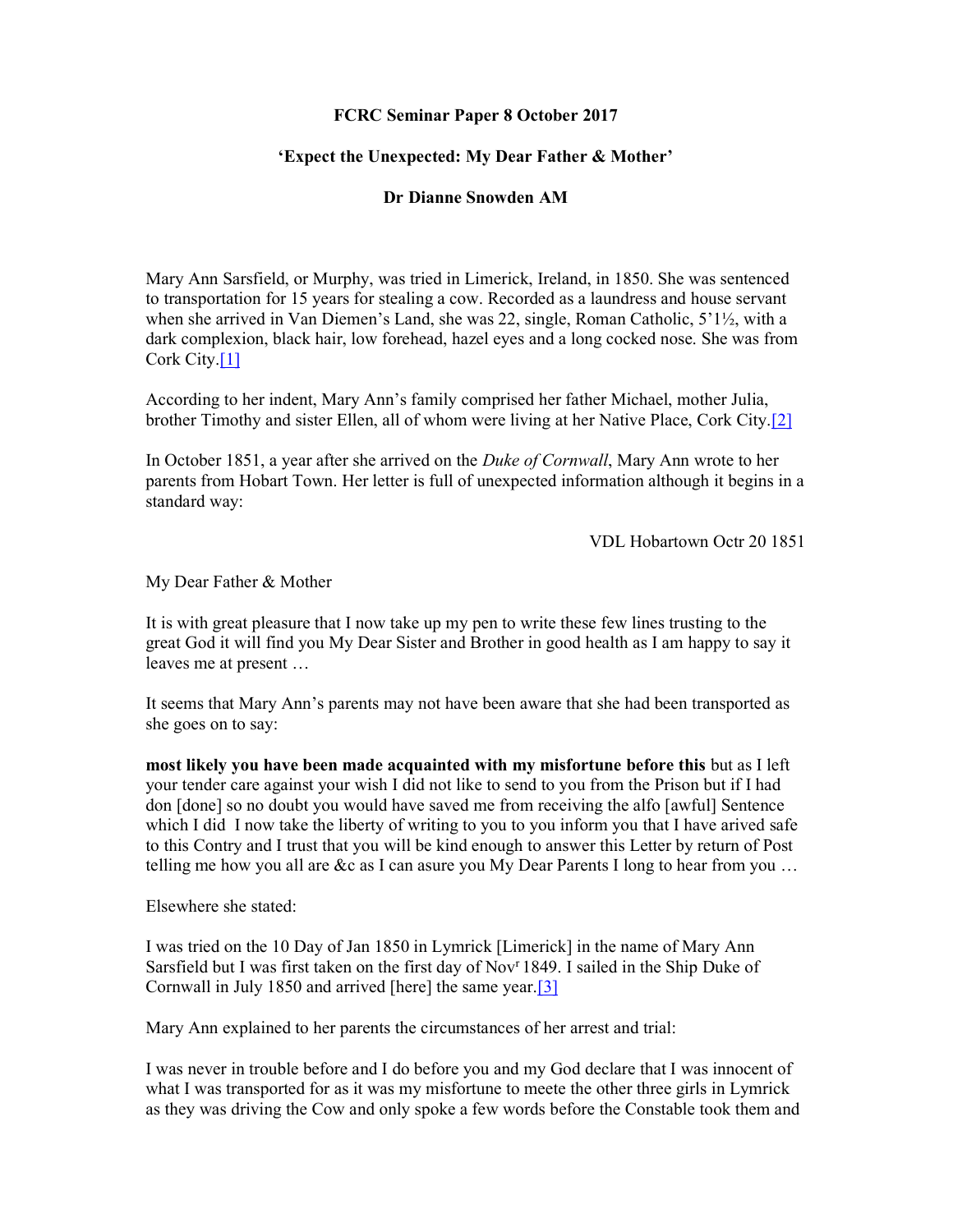me and for that only I was tried and sentenced to be transported for 15 Years and I declare to you and my God that I did not know anything about it any more then I was speaking to them in the Street when they was taken for I only had been in Lymrick 14 days …

Mary Ann continued:

I am Happy to inform you that I have got married since I have been here and most likely by the time you receive this Letter I shall be come a Mother if God spairs me …

Earlier that year, in May, Mary Ann and fellow-convict Charles Jones, who arrived on the Pestongee Bomangee, successfully applied for permission to marry.<sup>[4]</sup> They married in June 1851 at St George's Church of England, Battery Point. Charles was a servant who signed his name; Mary Ann made her mark [x].<sup>[5]</sup> There is no evidence that Mary Ann was literate and the question of who wrote her letter for her remains unanswered.

Charles Jones, alias Henry Jenkins, was tried in 1845 in Southampton, Portsmouth Borough Quarter Sessions, for stealing a pair of pistols and a dressing case. He was sentenced to transportation for ten years. A 26-year-old shoemaker from Hereford, his behaviour on board the convict ship was described as 'most exemplary' Charles was literate and I suspect he may have helped Mary Anne with her letter.<sup>[6]</sup>

My Husband at present is very kind to me but he wishes to go to Sidney …[7]

This may explain the urgent tone to the letter: Charles was recommended for a conditional pardon in June 1851 but Mary Ann, who had a 15 year sentence, was not yet free to leave Van Diemen's Land and sought her parents support to get her a conditional pardon. She was pregnant when she wrote the letter and no doubt did not want to be left behind in Van Diemen's Land with a child and no husband. She wrote:

Dear Parents do get Mr Dowden to do all he can to get my Conditional Parden sent out or I shall not be able to leave this Island yet this Eight years and if My Husband should go with out me I shall be returned in to Government and what then my Dear Parents I should have to go thrue you know nothing about I [refrain] from telling you what I have already suffered as it would only greave you and do me no good and as I have brought it all on Myself I must put up with it but for Godsake get Rev<sup>d</sup> Dowden Esq<sup>r</sup>eather to get my sentence off to 7 years or my Conditional Pardon or any one that as got friends at Home can do it by applying to the Queen  $\ldots$ [8]

Mary Ann concluded her letter with a heart-felt plea to her parents:

Dear Parents do try to do all you can for me and loose no time in answering and let me know [page torn] My Dear Sister is doing.

I must now conclude wishen you Dear father Mother Sister and Brother all the Health and Happyness this world can afford and belive me I remain your Loving Daughter

Mary Ann Jones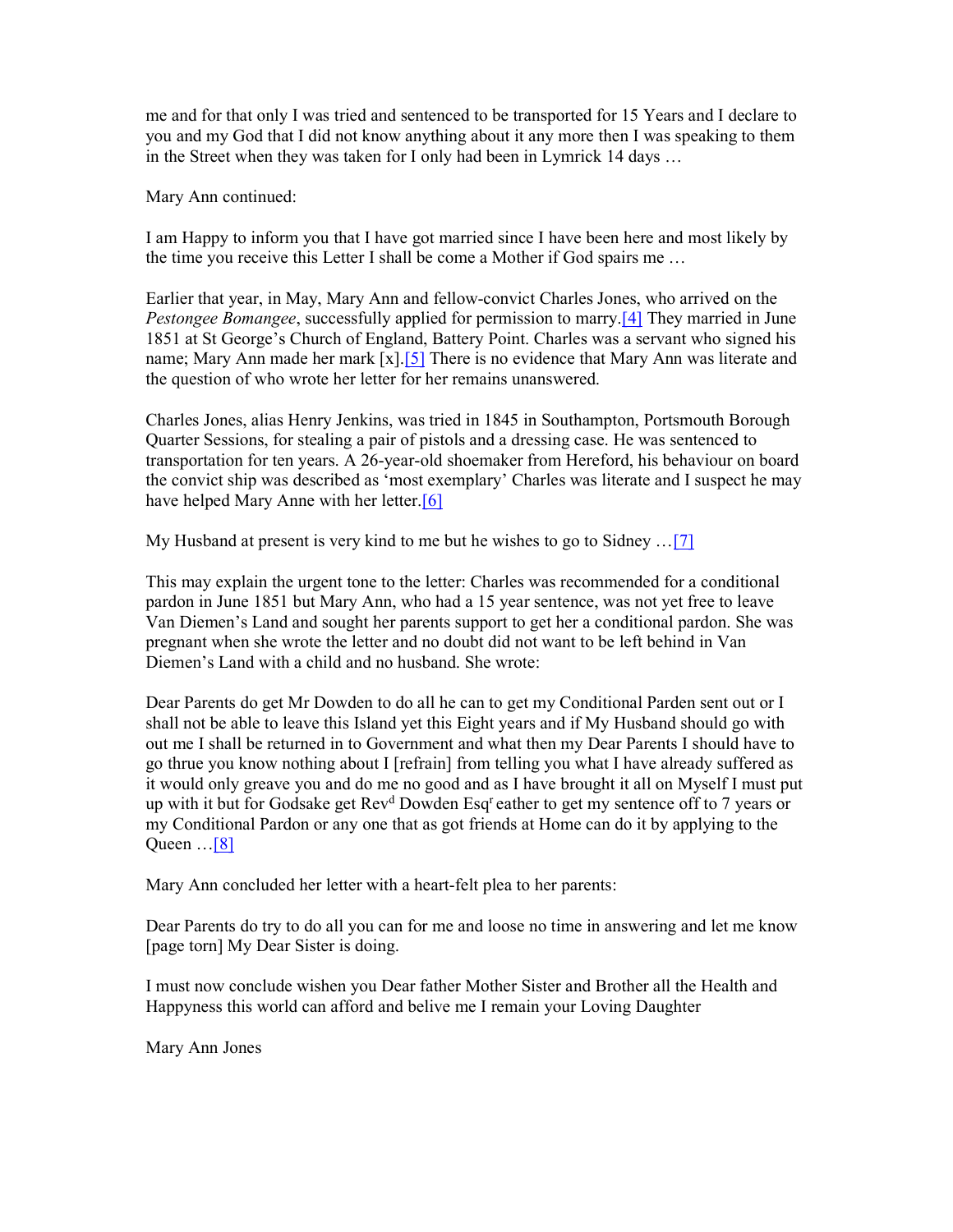Mary Ann's release was hampered by her long sentence. She did not receive her ticket-ofleave until June 1855. She was recommended for a conditional pardon in January 1856. This was approved in November 1856.

By this time, Mary Ann's wish for a family, expressed in her letter home, had been fulfilled. Her daughter, Mary Amelia Jones, was born in Fingal in March 1852.[9] In all, Mary Ann had five children between 1852 and 1862.

Charles Jones, aged 40, died of phthisis in April 1863 in Oatlands, leaving Mary Ann destitute with five young children.<sup>[10]</sup>

In 1863, three of Mary Ann's children – Mary Amelia, aged 11; Henry William, aged 10; James Michael, aged 7 – were admitted to the Queen's Asylum for Destitute Children (formerly known as the Orphan Schools).[11] George, aged 12, was admitted in 1870.[12]

The application for admission to the Asylum for Mary Amelia, submitted in 1863, stated:

The father of this child is dead, the mother has another infant to provide for aged 19 months, and should the application be met with approval her intention is to enter service and maintain her youngest child … The mother appears to be a very delicate woman and as she has been placed in her present miserable condition by the visitation of God and not through any misconduct and it is moreover certain that the girl can never be expected to become a moral and subsequently useful member of society by being left to grow up in such a place as one of the poor lodging houses of the City, we beg to recommend that she be admitted into the Queen's Asylum for Orphans.[13]

In November 1863, George Hunter, Catholic Chaplain, wrote a letter of support for the admission of Mary Amelia, stating that Mary Ann, a widow with five young, was destitute. Three of her sons were already in the Queen's Asylum:

This woman appears to be in a very destitute condition, without home or means of protecting or instructing this little girl. $[14]$ 

Mary Ann moved to Victoria about 1886. Aged 56, she died of *pleuro pneumonia* at the residence of her son, James, in Collingwood, Victoria, in 1888, and was buried in the General Cemetery Melbourne. She was survived by her five children.[15]

It is not known whether Mary Ann's parents received her letter. She included her return address on her letter but it was very vague:

Direct for Mrs Mary Ann Jones to be left at the Post Office till call<sup>d</sup> for Hobart Town Vandiemens Land.[16]

Mary Ann addressed the letter to Rev. Dowden, Sunday's Well, Cork, Ireland 'or elsewhere' with a note: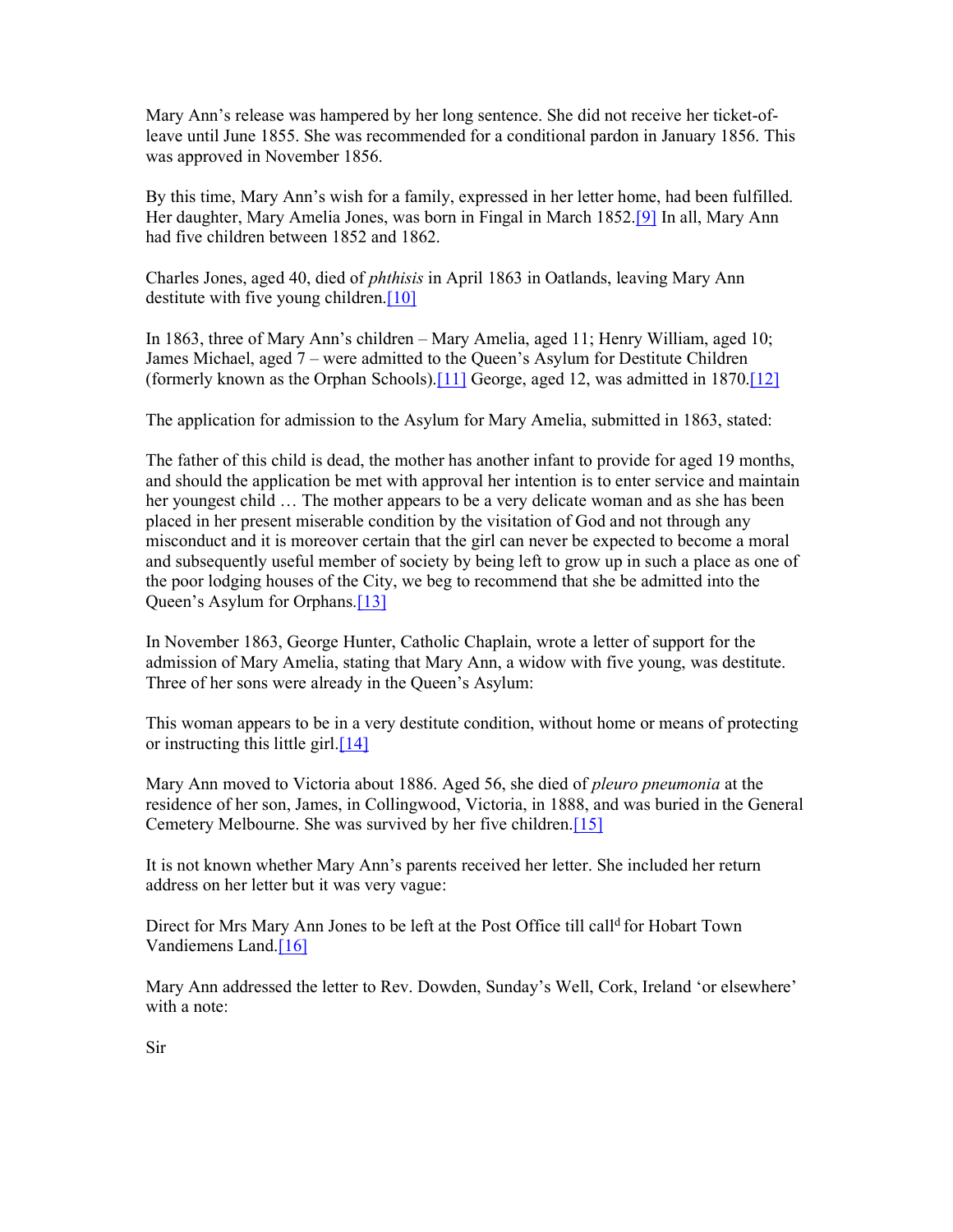I trus you will pardon me but I shall be ever bound to pray &c if you will be so kind as to let this letter be given to My father or any of My family) Mickle Murphy and by so doing you will Sir ever oblidge your Humble and most Obd<sup>t</sup> Servant Mary Ann Murphy.<sup>[17]</sup>

Rev. Dowden sent a memorial to the Lord Lieutenant of Ireland, enclosing the letter.[18] Rev. Dowden's memorial gave some background for Mary Ann's letter:

[she is] a woman who is under sentence of transportation for fifteen years for cowstealing and is now undergoing sentence abroad. The convict was, when with her father and mother Michael and Julia Murphy, of a peculiar and sensitive temper, and when threatened by them to be punished for some neglect from them, went to Limerick, and fell into the company of robbers, with whom she was implicated in the crime for which she was transported; although it appears probable, to those who knew her character, that she was not more than an ignorant associate with the criminals when taken.

Rev. Dowden continued:

The convict when arrested and charged with crime assumed a false name to prevent her father and mother learning of her involvement … she appears in the Calendar of the Limerick Jail, under the name of Mary Ann Sarsfield.

To support his case for favourable treatment for Mary Ann, and remission of her fifteen year sentence, he sought statements of her character from the Governor and chaplain of the Limerick County Gaol.[19] He concluded:

The convict is now married, and bears the name Mary Ann Jones; her location is Hobart Town, and the Letter to her Father and Mother tells her history with much seeming simplicity and truth, concluding with a request that memorialist will try to get her liberty, so that her honest husbands children should not be a convict woman's offspring ... [20]

The application was not successful and the documents, including Mary Ann's letter, sit in a long-forgotten file in the National Archives of Ireland.<sup>[21]</sup>

© Dianne Snowden 2017

[1] TAHO, CON41/1/28 Mary A Sarsfield or Murphy Duke of Cornwall 1850 No.955; TAHO, CON19/12/9 [5'1, Cork, laundress and house servant]; TAHO, CON15/1/6 pp.276- 277 Mary A Sarsfield, proper name Murphy [laundress]

[2] TAHO, CON15/1/6 pp.276-277 Mary A Sarsfield or Murphy Duke of Cornwall 1850 No.955.

[3] NAI, CRF 1852 S31 Mary Ann Sarsfield.

[4] TAHO, CON52/1/3 p.241; CON 52/1/4.

[5] TAHO, RGD37/1/10 District of Hobart 1851/228 Mary Ann Sarsfield [Sarefield on Tasmanian names Index] and Charles Jones.